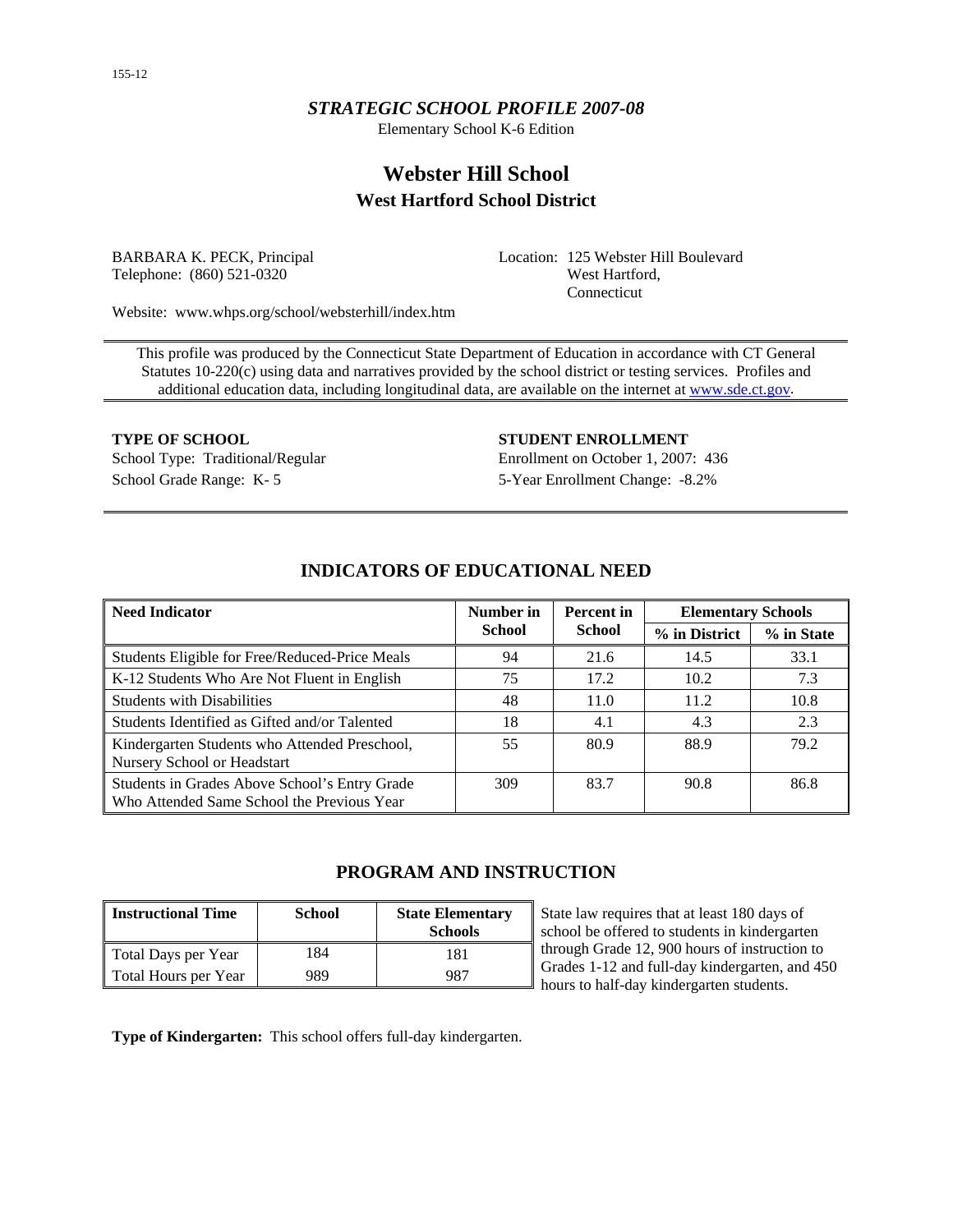| Average Class Size | <b>School</b> | <b>District</b> | <b>State</b> |
|--------------------|---------------|-----------------|--------------|
| Kindergarten       | 22.7          | 19.7            | 18.1         |
| Grade 2            | 22.0          | 20.7            | 19.3         |
| Grade 5            | 25.0          | 22.7            | 20.9         |

| <b>Estimated Hours of Instruction Per Year in Selected Subject Areas</b> |                   |     |  |  |  |  |
|--------------------------------------------------------------------------|-------------------|-----|--|--|--|--|
| Grade 5<br><b>School</b><br><b>State</b>                                 |                   |     |  |  |  |  |
| Art                                                                      | 36                | 31  |  |  |  |  |
| <b>Computer Education</b>                                                | $\mathbf{\Omega}$ | 17  |  |  |  |  |
| English Language Arts*                                                   | 425               | 425 |  |  |  |  |
| Family and Consumer Science                                              | $\theta$          |     |  |  |  |  |
| Health                                                                   | 32                | 23  |  |  |  |  |
| Library Media Skills                                                     | 18                | 18  |  |  |  |  |
| Mathematics*                                                             | 201               | 199 |  |  |  |  |
| Music                                                                    | 36                | 33  |  |  |  |  |
| Physical Education                                                       | 54                | 40  |  |  |  |  |
| Science*                                                                 | 76                | 97  |  |  |  |  |
| Social Studies*                                                          | 75                | 92  |  |  |  |  |
| <b>Technology Education</b>                                              | 0                 |     |  |  |  |  |
| World Languages*                                                         | 36                | 10  |  |  |  |  |

#### **World Language**

Formal instruction (at least 1 hour per week) in Spanish starts in Grade 3 in this school. Statewide, 14.5% of elementary and middle schools that serve Grade 3 start world language instruction by this grade.

#### **Lunch**

An average of 30 minutes is provided for lunch during full school days.

\*Interdisciplinary Approach

| <b>Special Programs</b>                                                                                                 | <b>School</b> | <b>Elementary Schools</b> |              |
|-------------------------------------------------------------------------------------------------------------------------|---------------|---------------------------|--------------|
|                                                                                                                         |               | <b>District</b>           | <b>State</b> |
| % of K-12 Students in Bilingual Education Program or Receiving<br>English as a Second Language Services                 | 17.2          | 10.1                      | 7.1          |
| % of Identified Gifted and/or Talented Students Who Received<br><b>Services</b>                                         | 100.0         | 100.0                     | 78.6         |
| % of Special Education Students Attending This School Who Spent<br>Over 79% of Their Time with Their Non-Disabled Peers | 83.3          | 75.0                      | 79.1         |

## **LIBRARY AND COMPUTERS**

Free on-line access to periodicals, newspapers, and other resources is available to all Connecticut schools through the Connecticut Digital Library at

| <b>Instructional Computers and Library</b>        | <b>School</b> | <b>Elementary Schools</b> |              |  |
|---------------------------------------------------|---------------|---------------------------|--------------|--|
| <b>Materials</b>                                  |               | <b>District</b>           | <b>State</b> |  |
| # of Students Per Computer                        | 4.3           | 3.5                       | 3.4          |  |
| % of Computers with Internet Access               | 100.0         | 100.0                     | 98.3         |  |
| % of Computers that are High or Moderate<br>Power | 100.0         | 99.2                      | 91.7         |  |
| # of Print Volumes Per Student*                   | 44.0          | 33.6                      | 27.7         |  |
| # of Print Periodical Subscriptions               | 17            | 22                        | 16           |  |

www.iconn.org. \*Because a certain number of volumes are needed for a library of adequate breadth and depth, a small school may need a higher number of volumes per student.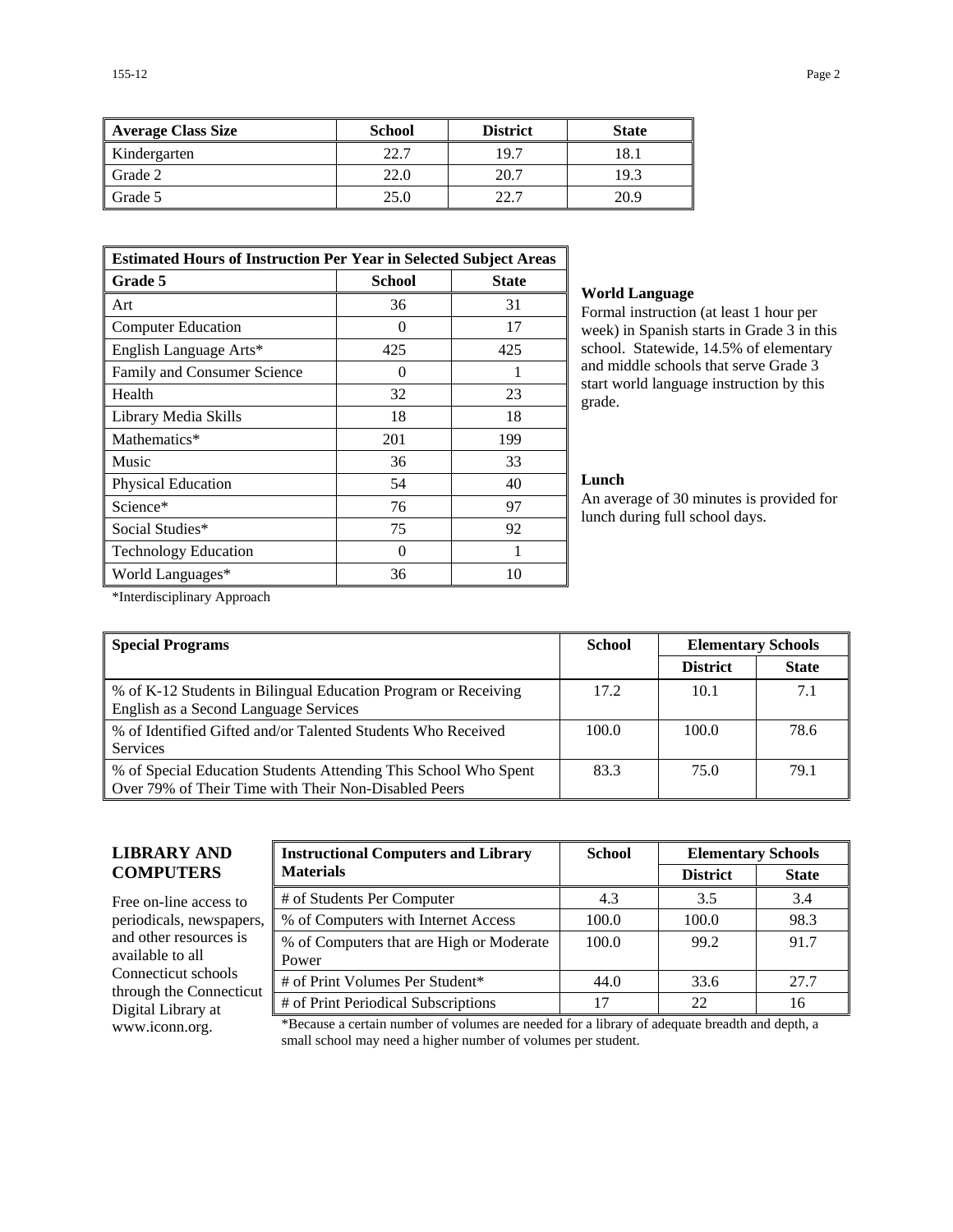## **SCHOOL STAFF**

| <b>Full-Time Equivalent Count of School Staff</b>                               |       |
|---------------------------------------------------------------------------------|-------|
| General Education: Teachers and Instructors                                     | 30.50 |
| Paraprofessional Instructional Assistants                                       | 3.50  |
| Special Education: Teachers and Instructors                                     | 2.00  |
| Paraprofessional Instructional Assistants                                       | 0.00  |
| Library/Media Specialists and Assistants                                        | 1.50  |
| Administrators, Coordinators, and Department Chairs                             | 1.00  |
| Instructional Specialists Who Support Teachers (e.g., subject area specialists) | 1.00  |
| Counselors, Social Workers, and School Psychologists                            | 1.60  |
| <b>School Nurses</b>                                                            | 1.00  |
| Other Staff Providing Non-Instructional Services and Support                    | 10.80 |

he full-time ivalent count, staff mbers working t-time in the ool are counted as action of full-time. example, a cher who works f-time in a school ntributes 0.50 to the ool's staff count.

| <b>Teachers and Instructors</b>                      | <b>School</b> | <b>Elementary Schools</b> |              |
|------------------------------------------------------|---------------|---------------------------|--------------|
|                                                      |               | <b>District</b>           | <b>State</b> |
| Average Number of Years of Experience in Education   | 9.4           | 11.4                      | 13.2         |
| % with Master's Degree or Above                      | 72.2          | 78.1                      | 77.9         |
| Attendance, 2006-07: Average # of Days Absent Due to | 8.1           | 6.3                       | 8.7          |
| Illness or Personal Time                             |               |                           |              |
| % Assigned to Same School the Previous Year          | 69.4          | 68.2                      | 72.5         |

### **HOME AND SCHOOL COMMUNICATION AND SUPPORT**

**Teacher E-Mail Addresses:** All teachers at this school have been issued e-mail addresses.

The following narrative about how this school promotes and supports parental involvement was submitted by this school.

• A bi-weekly family newsletter highlighting events and information is sent home to families.

• Classroom newsletters inform parents of classroom instruction, parent tips, and ways to support their children at home.

• Two formal parent-teacher conferences are held each year to discuss student progress as well as communication by phone, e-mail and notes.

- Books for newborns are sent home to families with tips for developing literacy skills.
- Communication goes home in English, Spanish and Vietnamese.

• Our school website highlights important school information.

• A family directory is prepared by our PTO each year to connect families.

• Our ESOL staff offers parent workshops to help families understand our school policies and procedures, how to help their children to be successful in school and support them with their homework. They also sponsor social opportunities for parents to meet other families.

• Parents and community volunteers are utilized in the classroom, by the office and for family activities.

• Our media specialist sponsors a yearly Book Fair to encourage families to enrich their home libraries.

• Classroom teachers developed a system to monitor home reading.

• Our Special Persons Day Assembly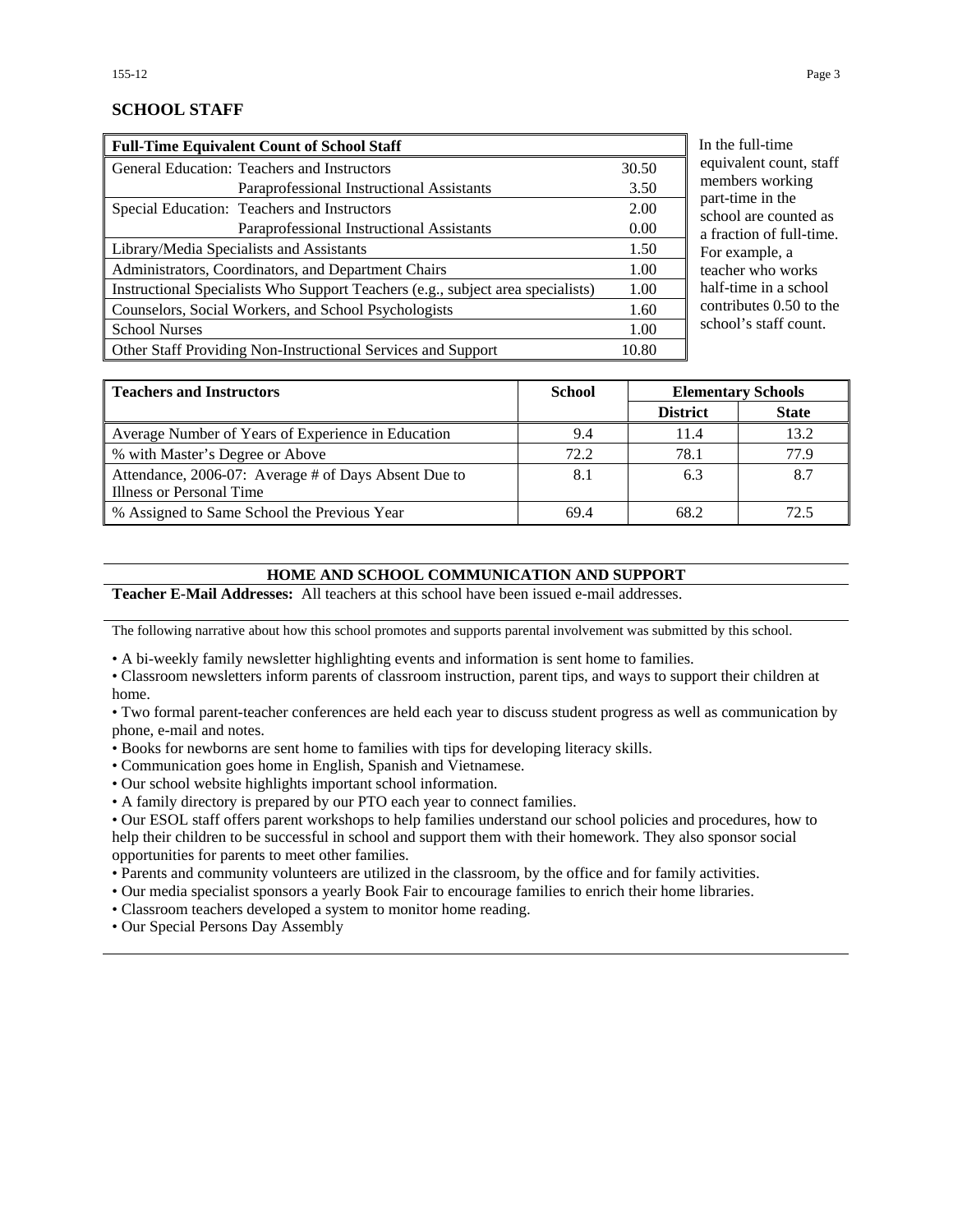| <b>Student Race/Ethnicity</b>              |     |      |  |  |  |  |
|--------------------------------------------|-----|------|--|--|--|--|
| <b>Race/Ethnicity</b><br>Number<br>Percent |     |      |  |  |  |  |
| American Indian                            |     | 0.2  |  |  |  |  |
| Asian American                             | 60  | 13.8 |  |  |  |  |
| <b>Black</b>                               | 41  | 9.4  |  |  |  |  |
| Hispanic                                   | 84  | 19.3 |  |  |  |  |
| White                                      | 250 | 57.3 |  |  |  |  |
| <b>Total Minority</b>                      | 186 | 42.7 |  |  |  |  |

## **SCHOOL DIVERSITY**

**Percent of Minority Professional Staff:** 4.8%

**Non-English Home Language**: 24.8% of this school's students (excluding prekindergarten students) come from homes where English is not the primary language. The number of non-English home languages is 19.

### **EFFORTS TO REDUCE RACIAL, ETHNIC, AND ECONOMIC ISOLATION**

Below is the description submitted by this school of how it provides educational opportunities for its students to interact with students and teachers from diverse racial, ethnic, and economic backgrounds.

Webster Hill School has a diverse population representing families from over 30 countries. In an effort to unify and recognize our rich cultural heritage, the following initiatives are in place:

• The Parent Teacher Organization offers many family events that bring our diverse community together.

• Each month an Author's Tea is held to celebrate the writing accomplishments of children from all racial, ethnic and economic backgrounds. Family and friends are invited to attend.

• Our choir, orchestra and band perform international music at our winter and spring concerts.

• We received a grant for a Sister School Project with a school in East Hartford. The exchange culminated in an assembly at both schools where children from both schools performed with an African drummer on native instruments.

• Through our character education initiatives, students learn the value of diversity and respect for others.

• The West Hartford Cultural Council brings performances to our school, which celebrates racial and ethnic diversity.

• Between the Cultural Council and district and school efforts, children at Webster Hill School benefited from Kwasi Dunyo-master drummer from Ghana, Pat Bade- guest speaker on Native Americans, Motoko-Artist in Residence, kindergarten Mexico study, first grade Africa study, second grade Japan study, third grade Native American study, our Cultural Family picnic, Culture Day, Vietnamese/Chinese New Year Parade, and kindergarten "Great Artists Across the Globe" curriculum.

## **STUDENT PERFORMANCE AND BEHAVIOR**

| <b>Physical Fitness: % Reaching</b><br><b>Health Standard on All Four Tests*</b> | <b>School</b> | <b>District</b> | <b>State</b> | % of Schools in State with Equal or<br><b>Lower Percent Reaching Standard</b> |
|----------------------------------------------------------------------------------|---------------|-----------------|--------------|-------------------------------------------------------------------------------|
| Grade 4                                                                          | 27.2          | 40.9            | 33.8         | 36.9                                                                          |
| Grade 6                                                                          | N/A           | N/A             | N/A          | N/A                                                                           |

\*Includes tests for flexibility, abdominal strength and endurance, upper-body strength and aerobic endurance.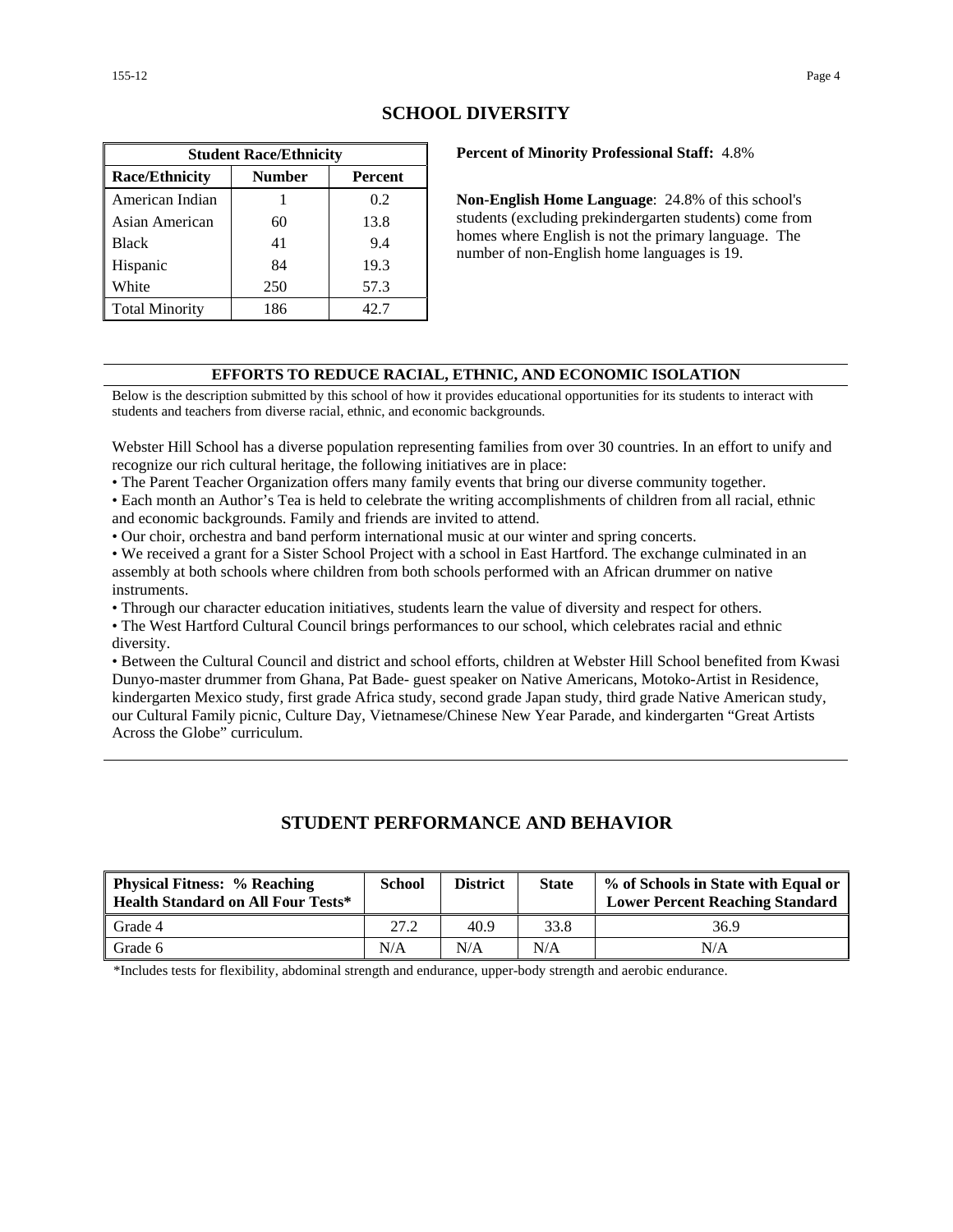| <b>Grade and CMT</b><br><b>Subject Area</b> | <b>School</b> | <b>District</b> | <b>State</b> | % of Schools in State<br>with Equal or Lower<br><b>Percent Meeting Goal</b> | These results reflect<br>the performance of |
|---------------------------------------------|---------------|-----------------|--------------|-----------------------------------------------------------------------------|---------------------------------------------|
| Grade 3 Reading                             | 66.2          | 65.1            | 52.0         | 72.7                                                                        | students with                               |
| Writing                                     | 69.1          | 76.0            | 63.4         | 58.4                                                                        | scoreable tests who<br>were enrolled in the |
| <b>Mathematics</b>                          | 79.4          | 71.9            | 60.0         | 81.0                                                                        | district at the time of                     |
| Grade 4 Reading                             | 56.8          | 70.7            | 55.9         | 51.7                                                                        | testing, regardless of                      |
| Writing                                     | 53.1          | 71.0            | 62.9         | 32.9                                                                        | the length of time                          |
| <b>Mathematics</b>                          | 59.8          | 71.7            | 60.3         | 47.9                                                                        | they were enrolled<br>in the district.      |
| Grade 5 Reading                             | 52.6          | 71.6            | 62.2         | 34.4                                                                        | Results for fewer                           |
| Writing                                     | 57.9          | 75.2            | 64.5         | 38.9                                                                        | than 20 students are                        |
| <b>Mathematics</b>                          | 67.1          | 78.6            | 65.9         | 49.5                                                                        | not presented.                              |
| Science                                     | 35.5          | 62.5            | 54.9         | 28.4                                                                        |                                             |
| Grade 6 Reading                             | N/A           | N/A             | N/A          | N/A                                                                         |                                             |
| Writing                                     | N/A           | N/A             | N/A          | N/A                                                                         |                                             |
| <b>Mathematics</b>                          | N/A           | N/A             | N/A          | N/A                                                                         |                                             |

**Connecticut Mastery Test, Fourth Generation, % Meeting State Goal.** The Goal level is more demanding than the Proficient level, but not as high as the Advanced level, reported in the No Child Left Behind Report Cards.

For more detailed CMT results, go to [www.ctreports.](http://www.ctreports/)

To see the NCLB Report Card for this school, go to [www.sde.ct.gov](http://www.sde.ct.gov/) and click on "No Child Left Behind."

| <b>Student Attendance</b> | School | <b>District Elementary Sch.</b> | <b>State Elementary Sch.</b> |
|---------------------------|--------|---------------------------------|------------------------------|
| % Present on October 1    | 95.2   | 97.3                            | 96.4                         |

#### **Disciplinary Offenses**

Disciplinary offenses committed by students include all serious offenses, offenses involving drugs, alcohol, or tobacco, and all incidents resulting in suspension or expulsion. In the 2006-07 school year, 2 students were responsible for these incidents. These students represent 0.4% of the estimated number of students who attended this school at some point during the 2006-07 school year. For more information and data on disciplinary offenses, go to [www.sde.ct.gov](http://www.sde.ct.gov/), click on "CEDaR" and then on "Student

| <b>Number of Incidents by Disciplinary Offense Category, 2006-07</b> |                             |                       |
|----------------------------------------------------------------------|-----------------------------|-----------------------|
| <b>Offense Category*</b>                                             | <b>Location of Incident</b> |                       |
|                                                                      | <b>School</b>               | <b>Other Location</b> |
| <b>Violent Crimes Against Persons</b>                                | N/A                         | N/A                   |
| <b>Sexually Related Behavior</b>                                     | N/A                         | N/A                   |
| Personally Threatening Behavior                                      | N/A                         | N/A                   |
| Theft                                                                | N/A                         | N/A                   |
| Physical/Verbal Confrontation                                        | N/A                         | N/A                   |
| Fighting/Battery                                                     | N/A                         | N/A                   |
| <b>Property Damage</b>                                               | N/A                         | N/A                   |
| Weapons                                                              | N/A                         | N/A                   |
| Drugs/Alcohol/Tobacco                                                | N/A                         | N/A                   |
| <b>School Policy Violations</b>                                      | N/A                         | N/A                   |
| Total                                                                | $\mathfrak{D}$              | $\theta$              |

Data." \* Counts by category may be suppressed to protect student privacy.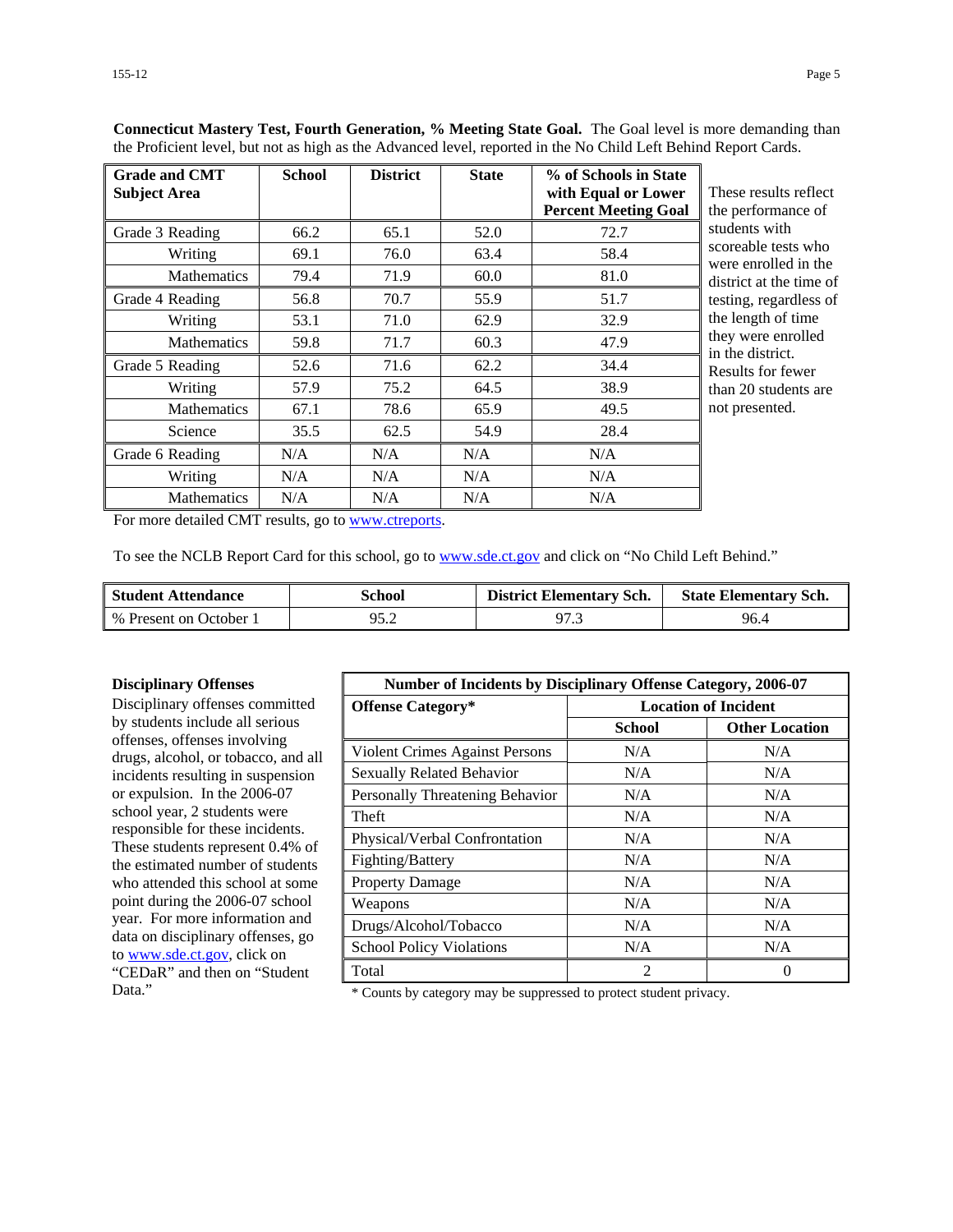#### **SCHOOL IMPROVEMENT PLANS AND ACTIVITIES**

The following narrative was submitted by this school.

- Continue to refine our literacy program to meet the varying reading levels of our students.
- Continue the implementation of the Trailblazers math program in Grades K-5
- Continue the focus on our school improvement plan developed in 2006.
- Continue to provide differentiated instruction to meet the varying needs of our students.
- Continue to offer enrichment opportunities before, during and after school such as a Weather Club, Art Club,

Science Enrichment, Choir, Orchestra, Band, Stock Market Club, and Yoga Club.

• Continue to use our weekly family bulletin to inform parents of strategies they can use at home to improve student learning.

- Continue our support in mathematics with a mathematics tutor.
- Increase the support in our classrooms by the special education staff.

• Transitional language program in Spanish and Vietnamese will continue this year.

• "Writing in the Classroom" presentation by Doug Kaufman for kindergarten and grade 4.

#### **SUPPLEMENTAL SCHOOL INFORMATION**

The space below was optionally used by this school to describe aspects of the school not presented elsewhere in the profile.

Webster Hill School is a warm, caring environment where the staff puts the children first. We have a high rate of parent volunteerism and an active PTO that sponsors many family activities. Our international population reflects families from over thirty countries. The following highlights some of our accomplishments:

• Our Living Courtyard includes a butterfly house, annual and perennial gardens, an ecology pond and a School Net 8 Weather Station. Our school is an award-winning model school in eh Automated Weather Source network and we are part of the weather network for the US Homeland Security Network. We raise, tag and release over 100 Monarch butterflies and are affiliated with the University of Kansas Monarch Migration Project.

• An early intervention reading program is available for Grade 1 students and a reading specialist and reading lab teacher provide additional reading and writing support in Grades K-5.

• Webster Hill has a model intra-school post office recognized by the US Postal System.

• An after-school Homework Center is provided for homework support.

• Fifth grade students attend Nature's Classroom for an outdoor education experience that emphasizes cooperation, problem solving, scientific inquiry and physical fitness.

• The PTO sponsors an artist-in-residence each year.

• Webster Hill is committed to a positive learning environment where children are respectful and responsible.

• The QUEST program provides for the learning needs of our gifted and talented students.